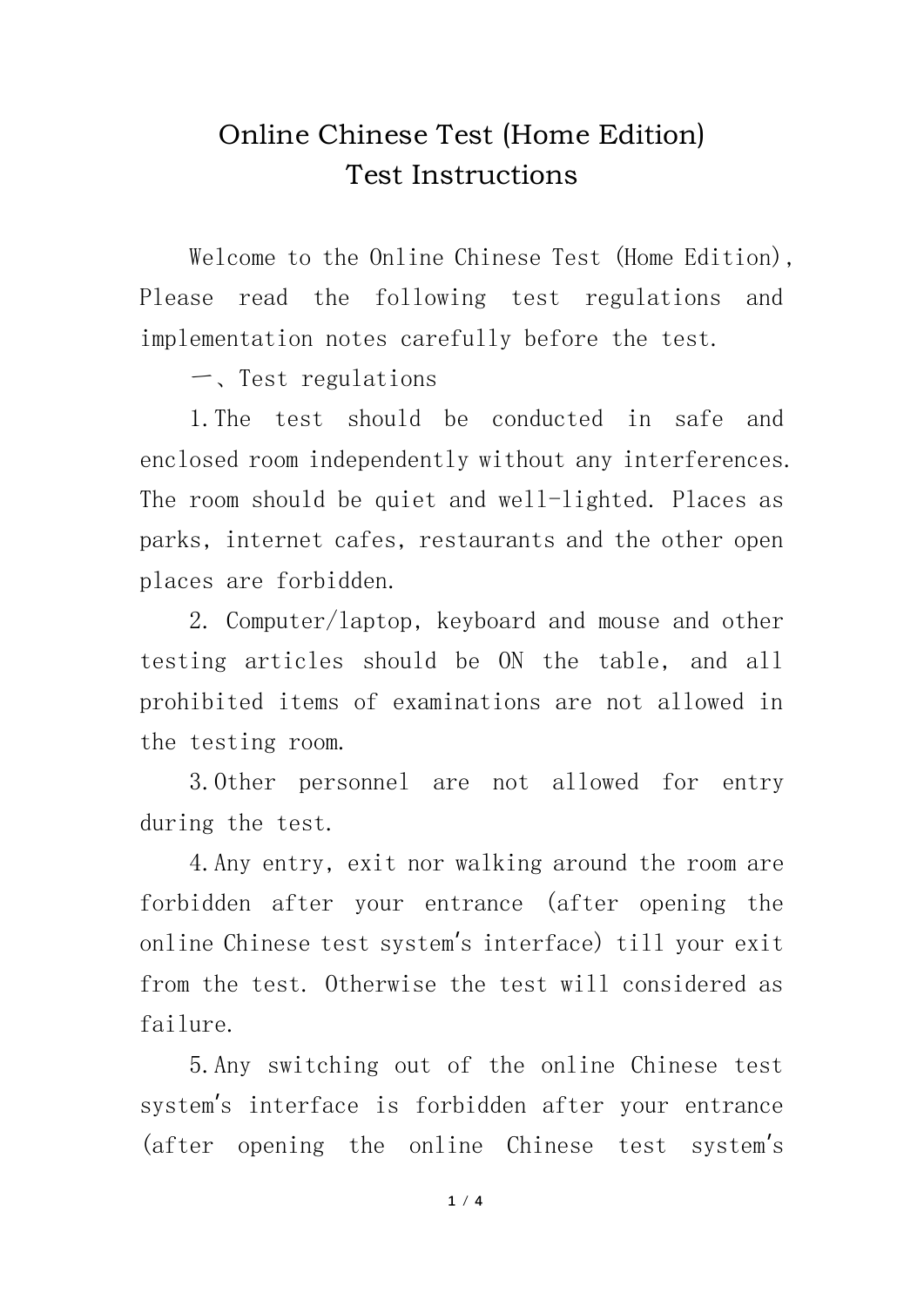interface) till your exit from the test. Otherwise the test will considered as failure.

6.Utilization of any unauthorized materials, including mobile devices, handwritten notes or textbooks are forbidden during the test.

7.Communications with any other personnel are forbidden during the test.

8.Remain in the center of your camera without any blocking and keep your camera on during the whole test, and make sure the shooting is clear and no choppy.

9. No hat, headscarf, headband, sunglasses, jewelry, tie clip nor other accessories are allowed in the test (Special religious needs please state and apply at your test registration) .

10.All rules and regulations of "Measures for Disciplinary Violations in the Chinese Tests**"** are applied to Online Chinese Test (Home Edition). CTI and test centers maintain the right to pursue after the test.

二、Implementation Notes

1. Online Chinese Test (Home Edition) requires no manuscript notes. Paper, electronic equipment or any type of recording equipment are forbidden during the test.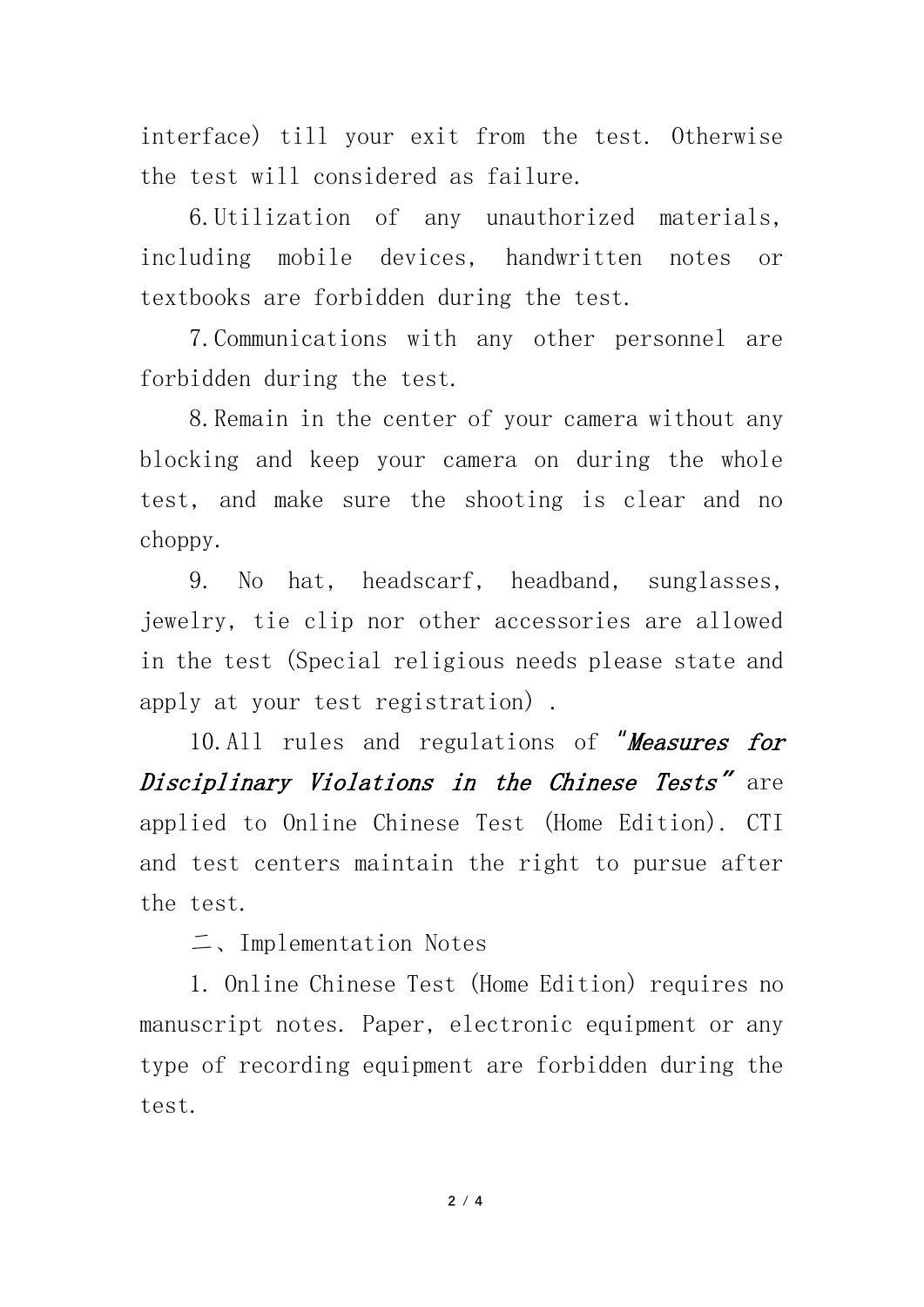2.Do NOT plug or debug the computer/laptop and other testing articles after the test begins. Testing broken or failures caused by candidate or equipment reasons are attribute to the candidate individual.

3.Timing is controlled by the Online Chinese Test system, and the remaining time will be on the screen.

4.The system will login to the test automatically 1 minute before the test. The content of listening options are available but not allowed for answer until the test begins.

5. Constructing sentences in writing pars of HSK3-5 can be completed by dragging and dropping the mouse. Please do NOT click too frequently to increase the loads of the server.

6. The system will enter the next part of the test automatically after current part finishes. You won't be able to continue your answer if you click the button of "Submit" at the upper right corner of the interface for ending the test.

7.The system will submit the answers automatically after the whole test finishes.

8.To ensure the safety of the test, CTI or the third party test center may need to collect testing information from you, including name, photo, identification information and audio or video monitoring recordings during the test. All collecting

**3** / **4**